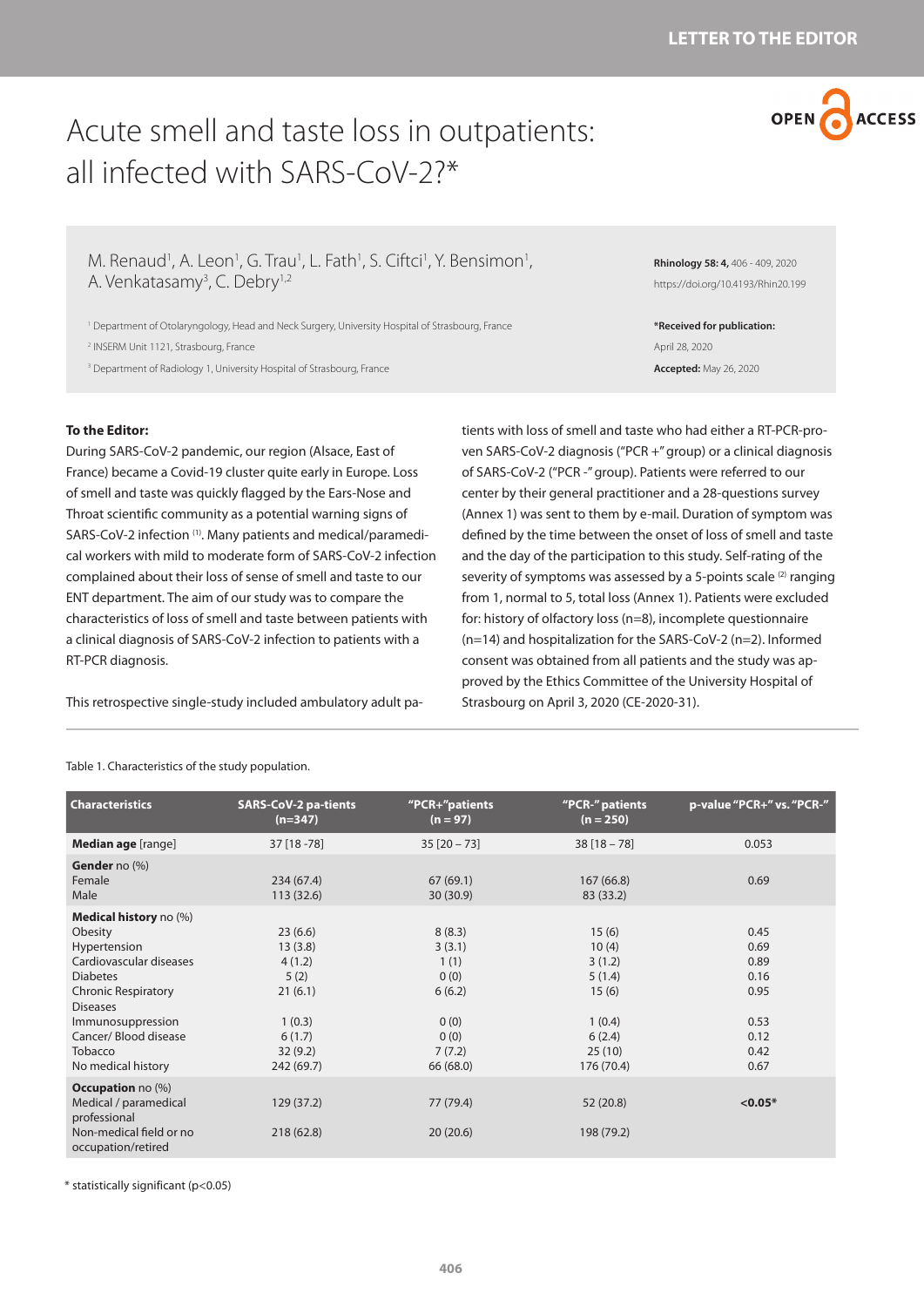

Figure 1. Comparison of self-rating of the severity of loss of smell (A and B) and taste (C and D) between the patients with a RT-PCR proven SARS-CoV-2 diagnosis ("PCR+" group) and patients with a clinical diagnosis ("PCR -" group). Severity of loss of smell and taste were assessed by the following scales: for smell: 1. normosmia, 2 mild hyposmia, 3. Moderate hyposmia, 4. Severe hyposmia and 5. Anosmia and for taste: 1. Normal taste, 2. Mild loss of taste, 3. Moderate loss of taste, 4. Severe loss of taste and 5. Unable to taste at all. No statistical difference was found between the "PCR +" and "PCR -" groups in terms of severity of loss of smell and taste (p>0.05).

In a cohort of 347 outpatients, 97 patients (28%) median age 35 years [20 – 73] had a RT-PCR-proven SARS-CoV-2 infection and 250 patients (72%) median age 38 years [18 – 78]) had a clinical diagnosis (Table 1). Sex ratio was balanced (p=0.69). In the "PCR +" group, 77 patients (79.4%) were working in the medical/paramedical field versus 52 (20%) in the "PCR -" group (p<0.05). No previous medical history was found in 66 "PCR +" patients (68%) versus in 176 "PCR -" patients (70.4%) (p=0.67). Olfactory loss was more frequently associated with flavor perception disorders (n=83 "PCR +" (85.6%) vs n=228 "PCR-" (91.2%) p=0.12) than with taste loss (n=34 "PCR +" (35.1%) vs n=89 "PCR-" (35.6%), p=0.92) (Table 2). No statistical difference was found for the self-rating of the severity of olfactory and taste loss (Figure 1). Olfactory loss was an isolated symptom in 6 "PCR +" patients (6.2%) vs. 14 "PCR-" patients  $(5.6%)$  (p=0.83), while it appeared before the onset of other symptoms in  $n= 6$  "PCR +" (6.2%) vs.  $n=22$  "PCR-" (8.8%) (p=0.42), and at the same time as other symptoms in n=17 "PCR +" (17.5) vs. n= 44 "PCR- " (17.6). Symptoms associated with loss of smell are reported in Table 2. Only 6 patients had medication (chloroquine  $(n=1)$ , oral  $(n=1)$  or nasal  $(n=4)$ corticosteroid therapy). Preliminary results of smell and taste recovery (Table 2) showed a higher rate of full recovery of smell in the "PCR +" group (n=12 (12.5%) vs n=11 (4.4%), p=0.01) with a two-day difference in median duration symptom (12 days "PCR +" group vs. 10 days "PCR -", p=0.02).

Post-infectious loss of smell is one of the main causes of olfac-

tory loss in adults. Many common viruses, including coronaviruses, are known to cause upper respiratory tract infections, as well as post-infectious loss of smell (3). Usually, middle-age women are predominantly affected, but in SARS-CoV-2-related olfactory loss, recent studies showed that patients were usually younger than 40 years, with a balanced sex ratio (4,5). Patients had fewer comorbidities in this study, due to their younger age but Lechien et al. <sup>(4)</sup> confirmed that there was no significant association between co-morbidities and the occurrence of smell and taste loss.

A major limitation was the lack of tested patients n=250 (72%), as testing capacities were and are still limited in our country. Healthcare authorities prioritized the testing of specific groups of patients (symptomatic healthcare workers, severe cases…), which explains the higher number of healthcare workers diagnosed by RT-PCR in this study. Another limitation was the inability to perform olfactory tests because patients were still contagious with a median duration of symptom of 10 days. Olfactory tests are recommended to confirm olfactory loss because of a low correlation to a self-rating olfactory loss. Few studies with olfactory tests are currently available (6,7). Moreover, the severity of loss of smell in mild, moderate, severe hyposmia and anosmia is based in a questionnaire and not in a validated quantitative tool of smell and taste assessment.

Loss of smell and taste is a useful sign for the clinical diagno-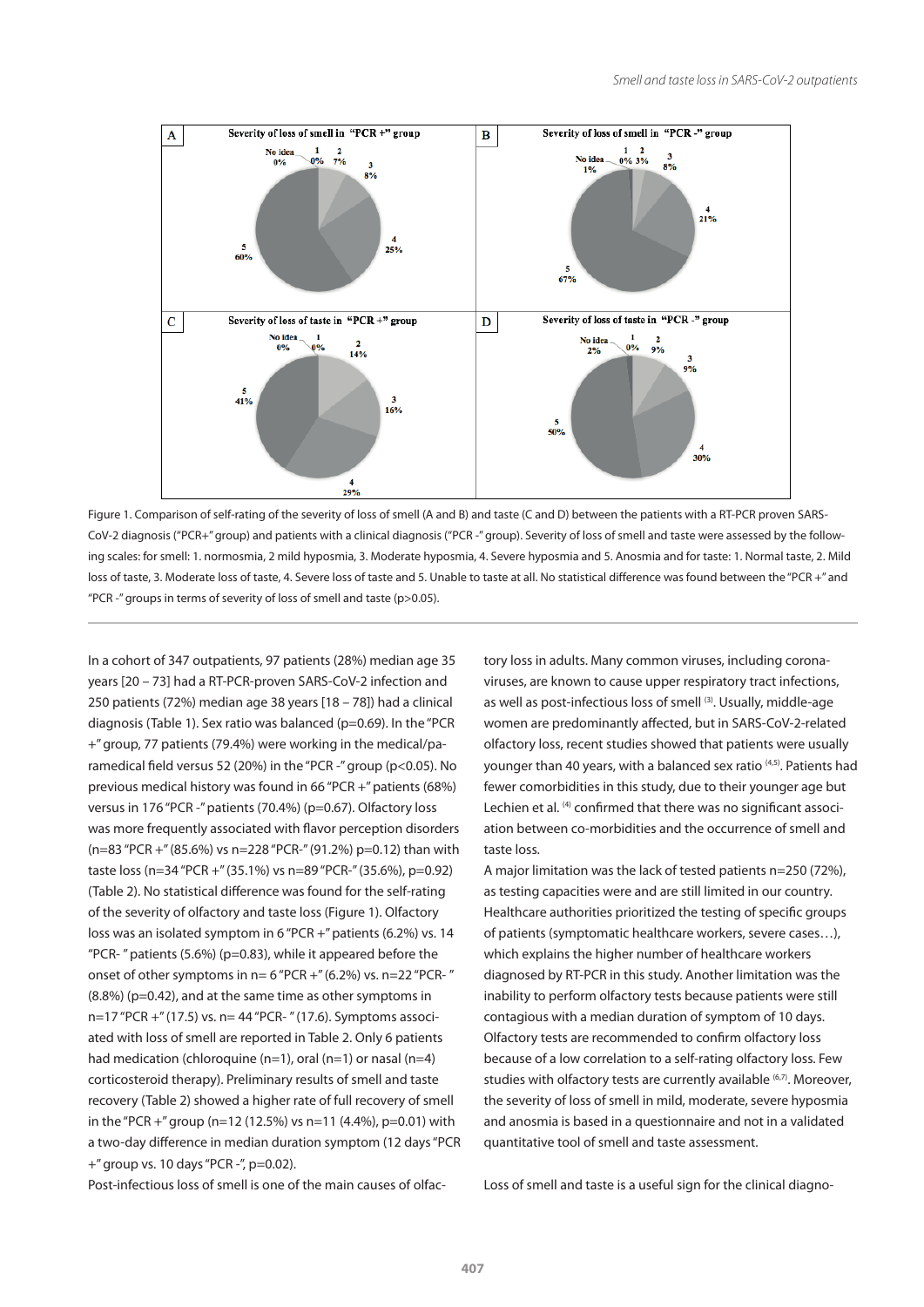Table 2. Characteristics of loss of smell and taste associated with SARS-CoV-2 infection.

|                                                                                                                                                                                                                                                                              | <b>SARS-Cov-2 patients</b><br>$(n=347)$                                                                                                                       | "PCR+" patients<br>$(n = 97)$                                                                                                                             | "PCR-" patients<br>$(n = 250)$                                                                                                                               | p-value<br>"PCR+" vs "PCR-"                                                                  |
|------------------------------------------------------------------------------------------------------------------------------------------------------------------------------------------------------------------------------------------------------------------------------|---------------------------------------------------------------------------------------------------------------------------------------------------------------|-----------------------------------------------------------------------------------------------------------------------------------------------------------|--------------------------------------------------------------------------------------------------------------------------------------------------------------|----------------------------------------------------------------------------------------------|
| Type of disorder no. (%)<br>Olfactory disorder<br>Flavor perception disorder<br>Taste disorder                                                                                                                                                                               | 345 (99.4)<br>311 (89.6)<br>123(35.5)                                                                                                                         | 96 (99)<br>83 (85.6)<br>34 (35.1)                                                                                                                         | 249 (99.6)<br>228 (91.2)<br>89 (35.6)                                                                                                                        | 0.49<br>0.12<br>0.92                                                                         |
| <b>Median duration of symptoms in</b><br>days [range]                                                                                                                                                                                                                        | $10[1 - 43]$                                                                                                                                                  | $12 [1 - 40]$                                                                                                                                             | $10[1 - 43]$                                                                                                                                                 | $0.02*$                                                                                      |
| Symptoms presentation no. (%)<br>Progressively<br>Suddenly<br>No idea<br>Isolated loss of smell and taste<br>Loss of smell and taste before the<br>onset of other symptoms<br>Same time as other symptoms<br>Second time after initial symptoms<br>No idea                   | 41 (11.8)<br>251 (72.3)<br>55 (15.9)<br>20(5.8)<br>28(8.1)<br>61 (17.6)<br>223(64.3)<br>15(4.3)                                                               | 18 (18.6)<br>63(65)<br>16(16.5)<br>6(6.2)<br>6(6.2)<br>17(17.5)<br>65 (67)<br>3(3.1)                                                                      | 23(9.2)<br>188 (75.2)<br>39 (15.6)<br>14(5.6)<br>22(8.8)<br>44 (17.6)<br>158 (63.2)<br>12(4.8)                                                               | $0.02*$<br>0.06<br>0.84<br>0.83<br>0.42<br>0.99<br>0.51<br>0.48                              |
| Symptoms evolution no. (%)<br>Constant<br>Fluctuation<br>No idea                                                                                                                                                                                                             | 261 (75.2)<br>79 (22.8)<br>7(2)                                                                                                                               | 74 (76.3)<br>22(22.7)<br>1(1)                                                                                                                             | 187 (74.8)<br>57 (22.8)<br>6(2.4)                                                                                                                            | 0.77<br>0.98<br>0.43                                                                         |
| Loss of smell and taste no. (%)<br>As an isolated symptom<br>Associated with other symp-toms<br>Fever<br>Cough<br>Respiratory problems<br>Nasal obstruction<br>Rhinorrhea<br>Sinus pain<br>Headache<br>Sore throat<br>Digestive problems<br>Arthralgia - myalgia<br>Asthenia | 21(6.1)<br>326 (94)<br>170 (41.5)<br>151 (43.5)<br>46(13.3)<br>125(36)<br>132 (38)<br>91(26.2)<br>166 (47.8)<br>14(4)<br>103 (29.7)<br>53 (15.3)<br>44 (12.7) | 6(6.2)<br>91 (93.8)<br>50 (51.6)<br>47 (48.5)<br>16(16.5)<br>31(32)<br>40 (41.2)<br>27(27.8)<br>50 (51.6)<br>3(3.1)<br>29 (29.9)<br>15(15.5)<br>13 (13.4) | 15(6)<br>235 (94)<br>120 (48)<br>104 (41.6)<br>30(12)<br>94 (37.6)<br>92 (36.8)<br>64 (25.6)<br>116 (46.4)<br>11(4.4)<br>74 (29.6)<br>38 (15.2)<br>31 (12.4) | 0.95<br>0.55<br>0.25<br>0.27<br>0.33<br>0.44<br>0.67<br>0.39<br>0.58<br>0.96<br>0.95<br>0.80 |
| Loss of smell as the strongest<br>symptom                                                                                                                                                                                                                                    | 127(39.3)                                                                                                                                                     | 29(33)                                                                                                                                                    | 98 (41.7)                                                                                                                                                    | 0.15                                                                                         |
| Recovery $n$ $(\%)$<br>Full recovery of smell<br>Full recovery of taste<br>Partial recovery of smell<br>Partial recovery of taste<br>No recovery of smell<br>No recovery of taste<br>Worsening                                                                               | 23(6.7)<br>26(8.3)<br>131 (37.8)<br>126(40.3)<br>186 (53.9)<br>158 (50.2)<br>4(1.2)                                                                           | 12(12.5)<br>9(10.8)<br>42 (43.8)<br>37 (44.6)<br>41 (42.7)<br>36 (43.4)<br>1(1)                                                                           | 11(4.4)<br>17(7.4)<br>89 (35.7)<br>89 (38.7)<br>145 (58.2)<br>122 (52.6)<br>3(1.2)                                                                           | $0.01*$<br>0.33<br>0.12<br>0.35<br>$0.01*$<br>0.15<br>0.89                                   |

\* statistically significant (p<0.05)

sis of SARS-CoV-2 infection as it manifests early in the disease process in 109 patients (31.5%). Early reports referred to isolated loss of smell as a tell-tale sign of a SARS CoV-2. However, this was the least common situation, occurring in 48 patients (13.9%) either isolated or before other symptoms, which matches the results obtained by Hopkins et al. <sup>(5)</sup> (13%) and Lechien et al. <sup>(4)</sup> Nasosinusal symptoms associated with loss of sense of smell have been frequently reported in this study and in the literature. Results are highly variable, ranging from "generally no sinonasal symptoms" (8) to "81.1% of nasal congestion with rhinorrhea"

 $(4)$ . At the acute phase of an upper respiratory tract infection, olfactory disorders may be caused by severe inflammation of the nasal mucosa with nasal obstruction blocking the passage of olfactory molecules to the olfactory clefts. However, the SARS-CoV-2 is known to be a neurotropic virus that can spread from the peripheral olfactory system to the central system. The hypothesis of direct damage of the olfactory pathways by the SARS-CoV-2 is highly probable, and could explain olfactory loss, in patients without sinonasal symptoms or with persistent olfactory loss after the acute phase of the infection (9).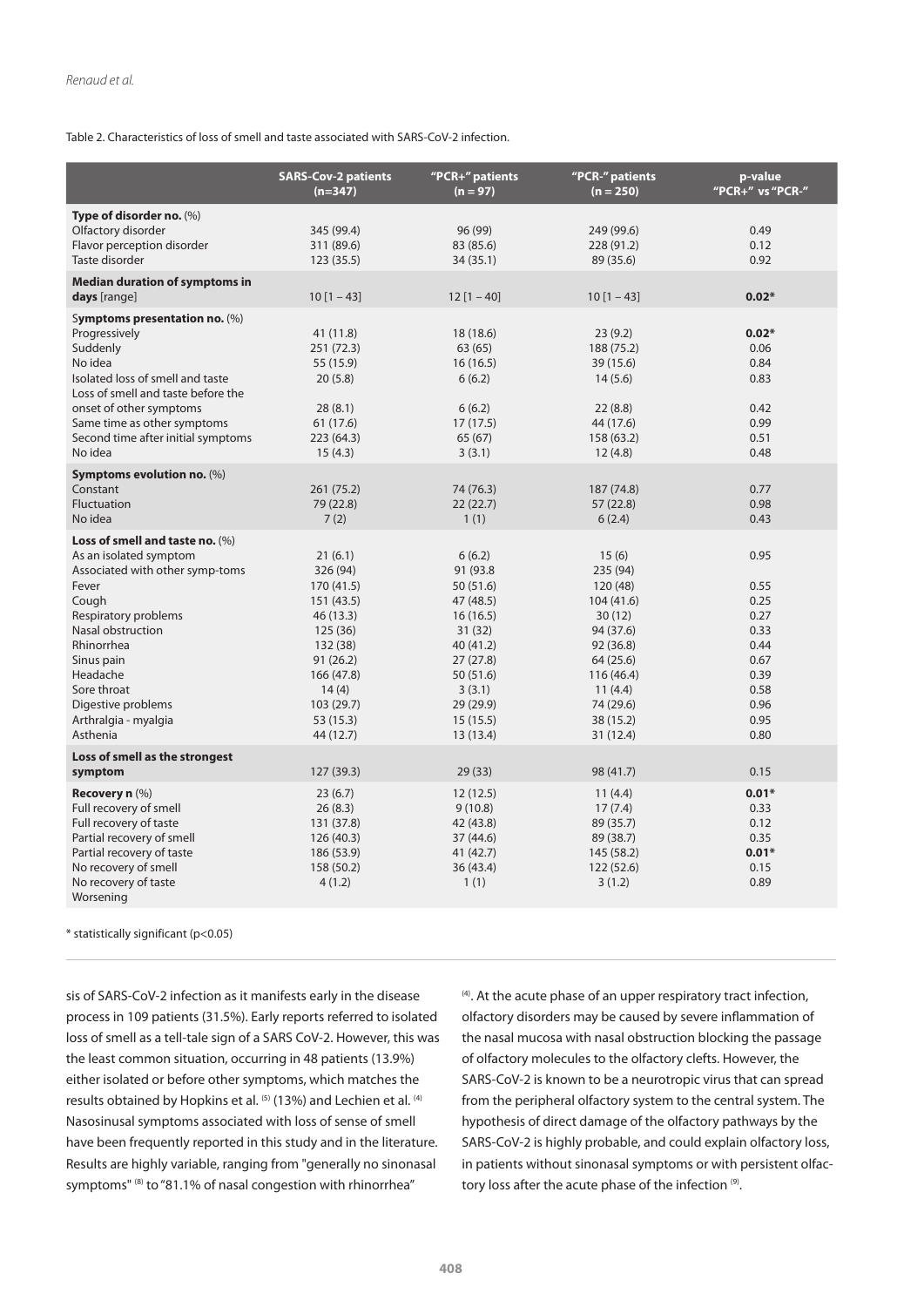In conclusion, during the SARS-CoV-2 pandemic, this study showed that outpatients with loss of smell and taste with a clinical diagnosis had strong similarities with the RT-PCR proven SARS-CoV-2 patients and should be considered positive. However, the presence of this symptom cannot replace a diagnosis by RT-PCR.

### **Conflict of interest**

The authors state that they have no conflict of interest.

# **Acknowledgement**

### **References**

- 1. Gane SB, Kelly C, Hopkins C. Isolated sudden onset anosmia in COVID-19 infection. A novel syndrome? Rhinology. 2020;58(3):299- 301.
- 2. Seok J, Shim YJ, Rhee C-S, Kim J-W. Correlation between olfactory severity ratings based on olfactory function test scores and self-reported severity rating of olfactory loss. Acta Otolaryngol (Stockh). 2017;137(7):750–4.
- 3. Suzuki M, Saito K, Min W-P, et al. Identification of viruses in patients with postviral olfactory dysfunction. Laryngoscope. 2007;117(2):272–7.
- 4. Lechien JR, Chiesa-Estomba CM, De Siati DR, et al. Olfactory and gustatory dysfunctions as a clinical presentation of mild-tomoderate forms of the coronavirus disease

(COVID-19): a multicenter European study. Eur Arch Otorhinolaryngol. 2020 Apr 6:1-11.

None.

- 5. Hopkins C, Surda P, Kumar N. Presentation of new onset anosmia during the COVID-19 pandemic. Rhinology. 2020;58(3):295-298.
- 6. Moein ST, Hashemian SMR, Mansourafshar B, Khorram-Tousi A, Tabarsi P, Doty RL. Smell dysfunction: a biomarker for COVID-19. Int Forum Allergy Rhinol. 2020;10.1002/ alr.22587.
- 7. Ottaviano G, Carecchio M, Scarpa B, Marchese-Ragona R. Olfactory and rhinological evaluations in SARS-CoV-2 patients complaining of olfactory loss. Rhinology. 2020 Apr 27. doi: 10.4193/Rhin20.136.
- 8. Xydakis MS, Dehgani-Mobaraki P, Holbrook EH, et al. Smell and taste dysfunction in patients with COVID-19. Lancet Infect Dis. 2020 Apr 15:S1473-3099(20)30293-0.

9. Machado, C., Gutierrez, J.V. Anosmia and Ageusia as Initial or Unique Symptoms after SARS-COV-2 Virus Infection. Prepr 2020. :2020040272.

Dr. Marion Renaud 1 avenue Molière 67200 Strasbourg France

Tel : + 33-3-88-127644 E-mail : marion.renaud@chru-strasbourg.fr

This paper contains supplementary materials online: at www.rhinologyjournal.org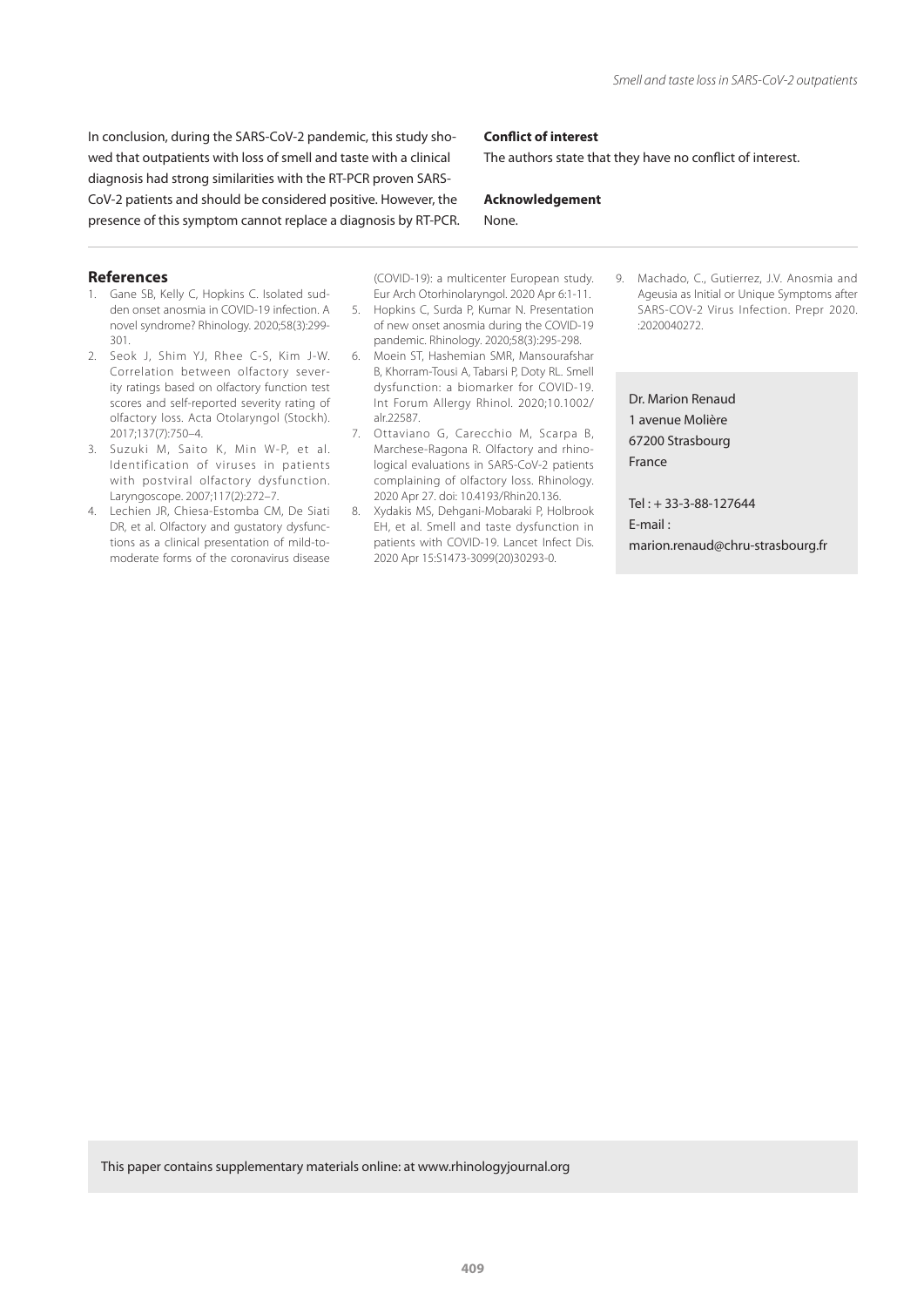## **SUPPLEMENTARY INFORMATION**

## Annex 1. 28-questions survey.

| 1. Agreement to participate in the study                                                                                        | $\Box$ Yes<br>$\Box$ No                                                                                                                                                |                                                                                                                                                                              |  |  |
|---------------------------------------------------------------------------------------------------------------------------------|------------------------------------------------------------------------------------------------------------------------------------------------------------------------|------------------------------------------------------------------------------------------------------------------------------------------------------------------------------|--|--|
| 2. Are you living in East of France?                                                                                            | $\Box$ Yes<br>$\Box$ No                                                                                                                                                |                                                                                                                                                                              |  |  |
| 3. Date of birth                                                                                                                |                                                                                                                                                                        |                                                                                                                                                                              |  |  |
| 4. Age                                                                                                                          |                                                                                                                                                                        |                                                                                                                                                                              |  |  |
| 5. What is your gender?                                                                                                         | $\Box$ Male $\Box$ Female                                                                                                                                              |                                                                                                                                                                              |  |  |
| 6. Are you working in the medical/paramedical field?                                                                            | $\Box$ Yes<br>$\Box$ No                                                                                                                                                |                                                                                                                                                                              |  |  |
| 7. What is your occupation?                                                                                                     |                                                                                                                                                                        |                                                                                                                                                                              |  |  |
| 8. What type of problem do you have?                                                                                            | □ Olfactory loss<br>□ Flavor perception disorder<br>$\Box$ Taste loss (inability to detect the four basic tastes: sweet, salty, sour and bitter)                       |                                                                                                                                                                              |  |  |
| 9. When did the problem start? (exact date if possible)                                                                         |                                                                                                                                                                        |                                                                                                                                                                              |  |  |
| 10. How did it start?                                                                                                           | $\square$ Progressively<br>$\square$ Suddenly                                                                                                                          | $\Box$ I don't know                                                                                                                                                          |  |  |
| 11. Do you have any associated symptoms?                                                                                        | $\Box$ No<br>□ Fever<br>$\Box$ Asthenia<br>$\Box$ Sinus pain<br>$\Box$ Nasal obstruction<br>$\Box$ Rhinorrhea<br>$\Box$ Sore throat                                    | □ Headache<br>$\Box$ Cough<br>$\Box$ Respiratory problems<br>□ Digestive problems<br>$\Box$ Arthralgia-myalgia<br>$\Box$ Other:                                              |  |  |
| 12. What is or was the strongest symptom?<br>(only one answer)                                                                  | □ Olfactory/taste loss<br>$\Box$ Fever<br>$\Box$ Asthenia<br>$\Box$ Sinus pain<br>□ Nasal obstruction<br>$\Box$ Rhinorrhea<br>$\square$ Sore throat<br>$\Box$ Headache | $\Box$ Cough<br>□ Respiratory problems<br>□ Digestive problems<br>$\Box$ Arthralgia-myalgia<br>□ I don't know<br>$\Box$ All symptoms had the same intensity<br>$\Box$ Other: |  |  |
| 13. How did your loss of smell and taste come about?                                                                            | $\Box$ Isolated<br>□ Before the onset of the other symptoms<br>$\Box$ Same time as other symptoms<br>$\Box$ Second time after initial symptoms<br>$\Box$ I don't know  |                                                                                                                                                                              |  |  |
| 14. Is your loss of smell and taste fluctuating or<br>constant?                                                                 | $\Box$ I don't know<br>$\Box$ Fluctuating<br>$\Box$ Constant                                                                                                           |                                                                                                                                                                              |  |  |
| 15. At the onset of your loss of smell, how severe was<br>your loss on a scale of 1 to 5 (1 = normal and 5 = total<br>$loss$ )? | 1 Able to smell normally (normosmia)<br>2 Mild hyposmia<br>3 Moderate hyposmia<br>4 Severe hyposmia<br>5 Unable to smell at all (very severe smell loss or anosmia)    |                                                                                                                                                                              |  |  |
| 16. How is your loss of smell progressing?                                                                                      | □ Full recovery of smell<br>$\Box$ Partial recovery of smell                                                                                                           | $\Box$ No recovery<br>$\Box$ Worsening                                                                                                                                       |  |  |
| 17. If you have a full recovery, how long did it take<br>you to recover?                                                        | $\Box$ < 3 days<br>$\Box$ 3-7 days<br>$\square$ 7-14 days                                                                                                              | $\Box$ 2 to 3 weeks<br>$\Box$ 3 to 4 weeks                                                                                                                                   |  |  |
| 18. At the onset of your loss of taste, how severe was<br>your loss on a scale of 1 to 5 (1 = normal and 5 = total<br>$loss)$ ? | 1 Normal taste<br>2 Mild loss of taste<br>3 Moderate loss of taste<br>4 Severe loss of taste<br>5 Unable to taste at all (agueusia)                                    |                                                                                                                                                                              |  |  |
| 19. How is your loss of taste progressing?                                                                                      | $\Box$ Full recovery of smell<br>□ Partial recovery of smell                                                                                                           | □ No recovery<br>$\Box$ Worsening                                                                                                                                            |  |  |
| 20. If you have a full recovery, how long did it take<br>you to recover?                                                        | $\Box$ < 3 days<br>$\Box$ 3-7 days<br>$\Box$ 7-14 days                                                                                                                 | $\Box$ 2 to 3 weeks<br>$\Box$ 3 to 4 weeks                                                                                                                                   |  |  |
| 21. Do you have had a treatment for your loss of smell<br>and taste?                                                            | $\Box$ Yes<br>$\Box$ No                                                                                                                                                |                                                                                                                                                                              |  |  |